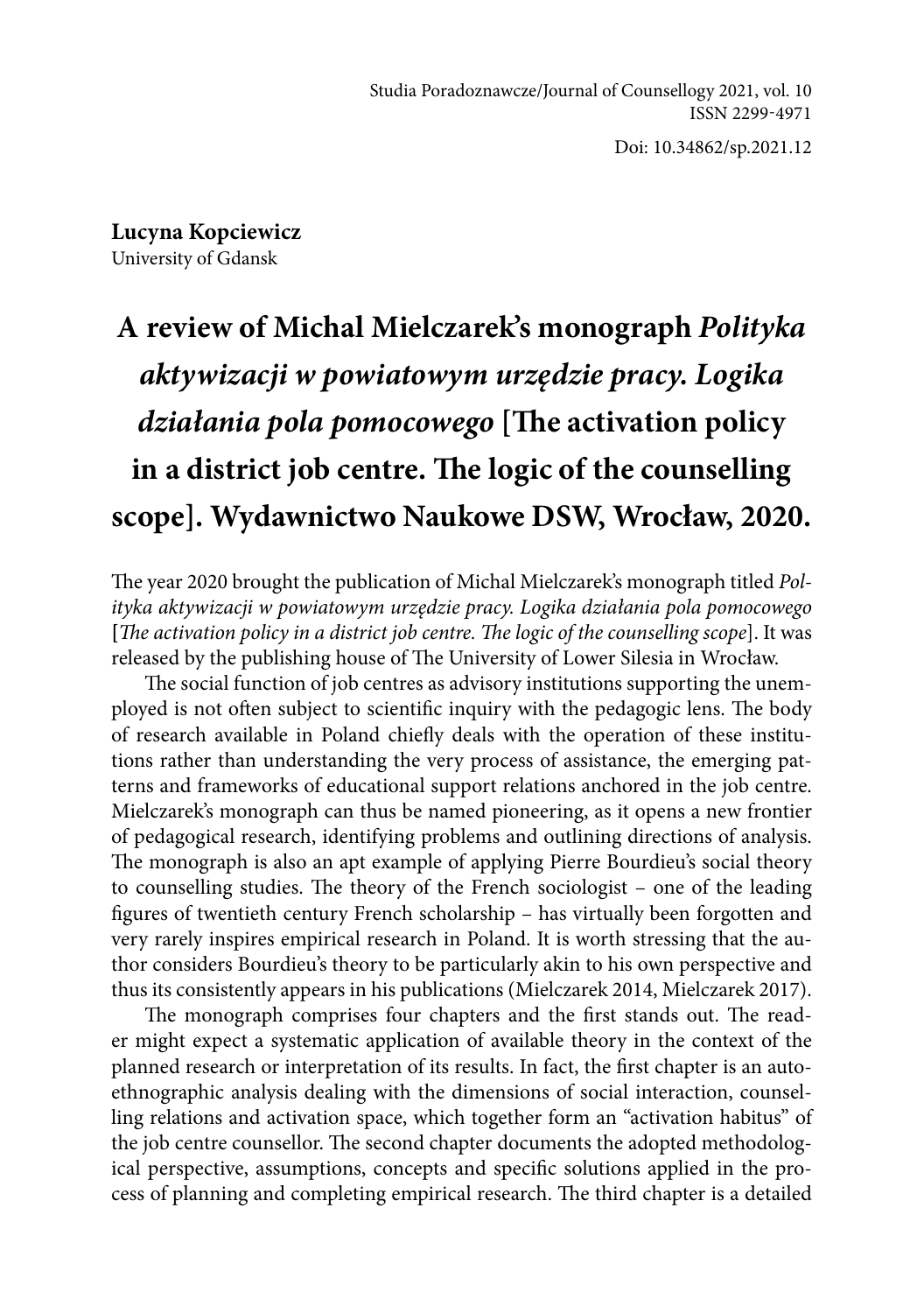analysis of the job activation policy, which the author understands as a unique scope of power, where the forces of economy, politics and culture meet and interact. Mielczarek's aim is to reconstruct the origin of the activation policy as a special form of control over the counselling relation and its protagonists. The fourth chapter is devoted to the analysis of the activating games taking place in the job centres as specific power scopes. The author, analysing the verbal communication of the job centre staff and of their clients, attempts to identify the practical logic of this social scope, its appropriate order of things, in other words "the practical mastery," which governs the counselling relations forming within this scope.

It is worth noting that the monograph has been written as if by two personas: the author, who is a job centre counsellor (internal perspective), and the external observer, who tries to assess this part of social reality with a neutral eye (external perspective). This dual "viewpoint construct" emerged thanks to the author's – very apt – intuition that a great deal more happens in in a job centre counselling relation than that between the counsellor and counsellee. What works in this relation above all and on top of individual dispositions is the counselling system understood as a scope of actions, interactions and supervision, and the specificity of the social area in which this relation is embedded. Bourdieu's social theory allows for an indepth analysis of the relationship between the specificity of the social scope and the set of practices taking place within it.

The monograph of Michal Mielczarek gradually uncovers the working of the counselling scope and does so starting with the actions of the career counsellor. The analysis seeks to establish the author's original perspective to capture the counselling practice as a tangle of the individualistic/subjective action and reflection, and objective factors as an emanation of the scope. As this is not an easy task, the author's effort deserves appreciation. Its effect is the systematized theorising that begins with the "career counsellor's viewpoint" and end with the "governmental viewpoint" – that of the counselling system entangled in the contradictions of the global neoliberal origin.

Mielczarek's work presents a well ordered and coherent theoretical area marked with the social theory of Pierre Bourdieu, and it has the added value of bringing the work of the French sociologist back to light.

Mielczarek's monograph markedly broadens the counselling reflection to include aspects related to the "infrastructure" of global neoliberalism. That infrastructure permeates the sphere of local solutions, institutional practice and personal judgments in specific counselling relations. The author is wary of the fact that the function of the job centre counselling scope is under constant change in synchrony with the state of the "social power games" taking place in fields of politics and economy: the new social programmes and social challenges caused by the COVID-19 outbreak can shift the state of activation games at job centres. I consider these gaps that the author points out as prospects for further research.